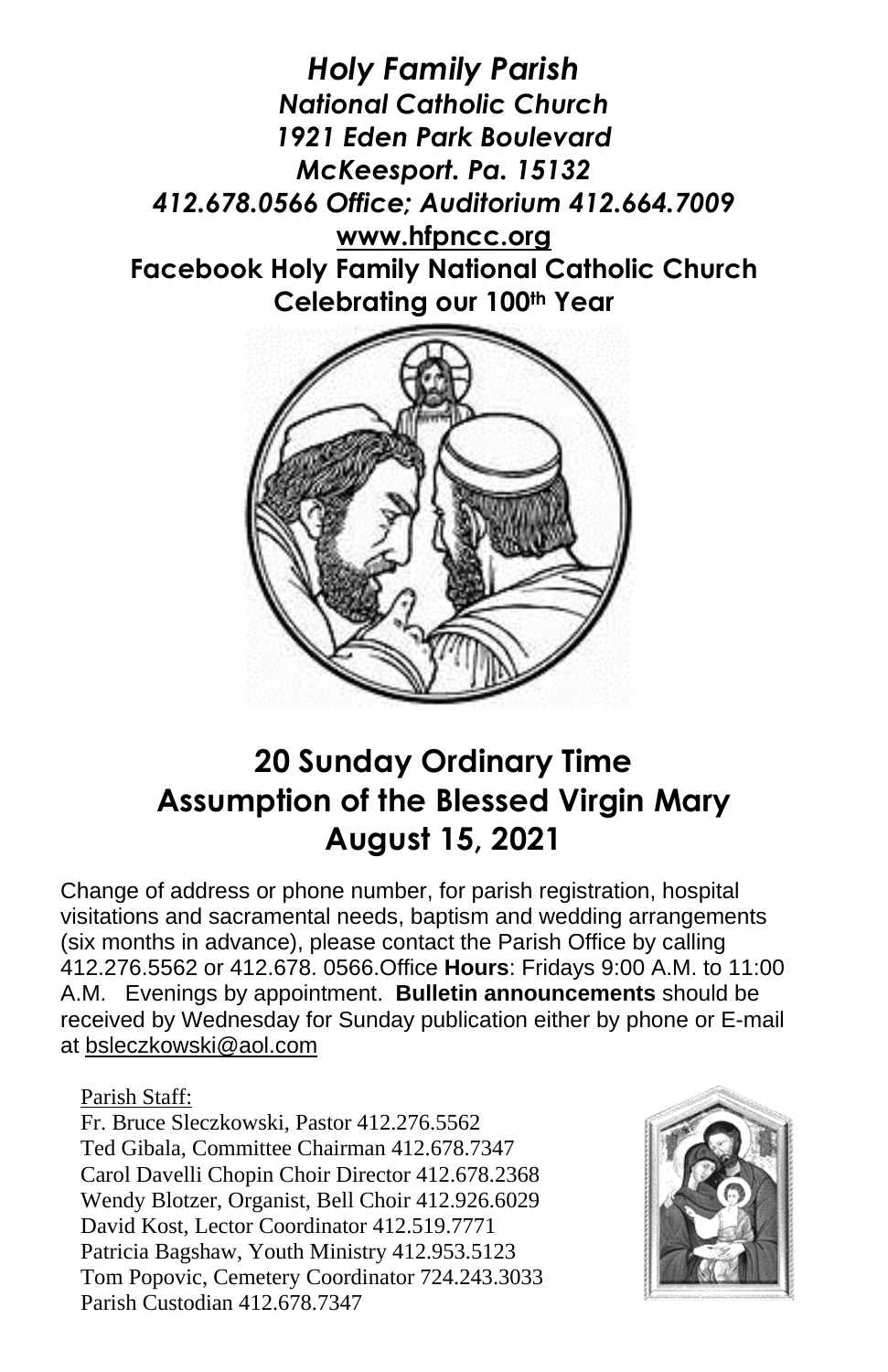### **THIS WEEK**

# **Sunday, August 15, 2021 20 Ordinary Time** *Blessing of Flowers & Harvest*

Holy Mass 9:00 A.M. **+Vince & +Victoria Leo** Int. Steffania Piekielek **+Laura Adamek** Int. Helen & Stan Kielnar

**Sunday, August 20 2021 21 Ordinary Time** Holy Mass 9:00 A.M. **+Gwen Stocks** Int. Helen Mulac **+Paul Yonek** Int. Bob & Janet Yonek

August  $15<sup>th</sup>$  is the traditional date established by the Church calendar upon which our Holy Mother entered eternal life.



Flowers and harvest vegetables are blessed in the commemoration whereas tradition said the room which she died in had a fragrant aroma throughout.

*In conjunction with the state regulations and in accordance with our bishops, masks will not be* 

*required for Holy Mass attendance. Masks can be worn at the discretion of the individual. We ask that you keep to all safety precautions. Eucharist will be distributed by intinction, body and blood. Those who desire to receive the Eucharist in both species are to nod their heads upon approaching the sanctuary, otherwise communion will be given by the consecrated host only.*

### **Welcome Back**

With the first Sunday in September, we will begin celebrating Holy Mass at 9:00 AM & 11:00 AM with the hopes of returning to a sense of normalcy to our parish life where we can reactivate our parish organizations and catechetic and continue building God's Kingdom.



CDC guidelines will continue to be in place.

**Pierogi Sales**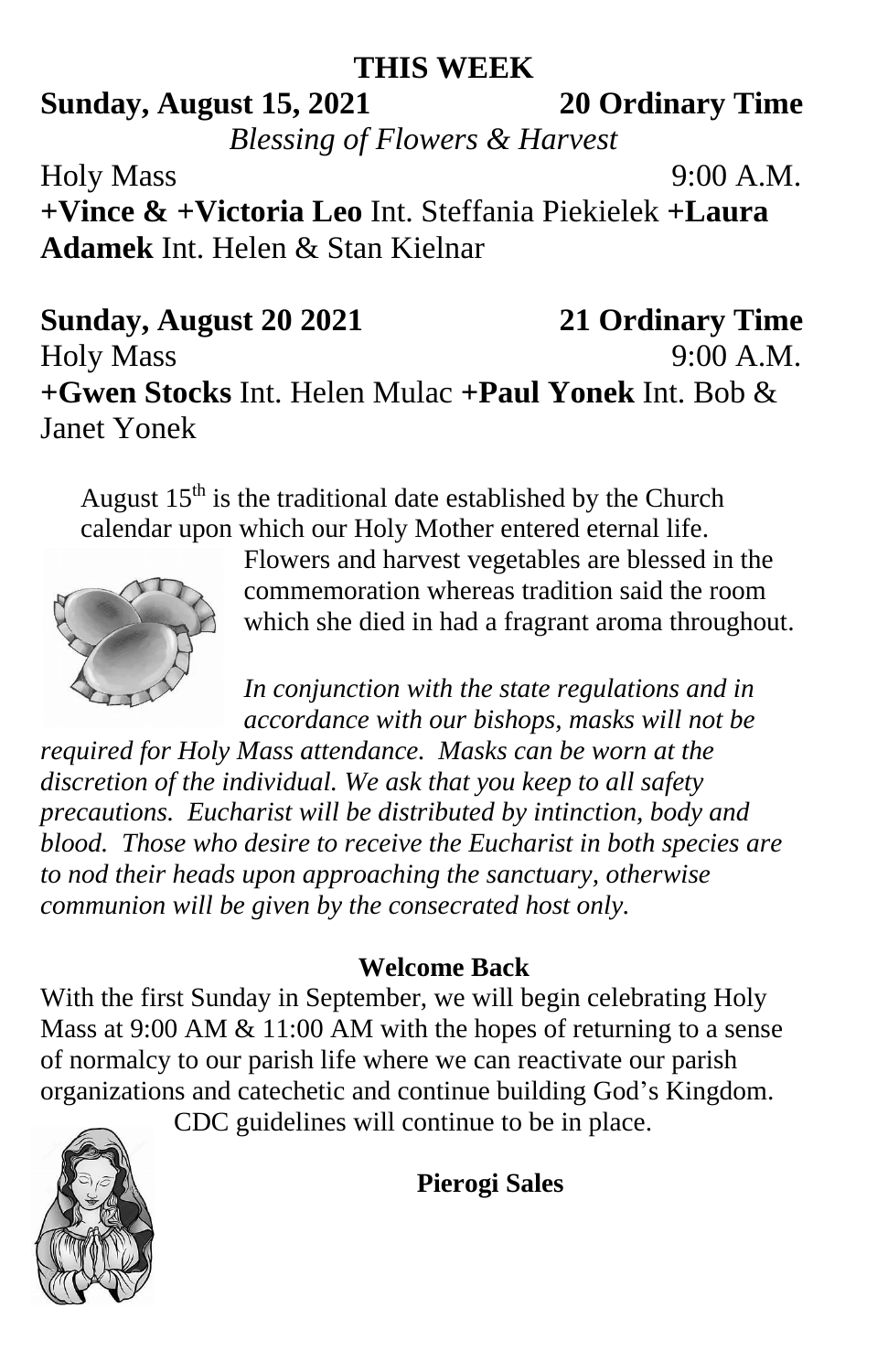We would like to start our Pierogi sales this fall. Please contact Carol

Burlikowski if you are willing to participate @412.398.0162. We will begin with a limited menu and all Covid-19 precautions will be observed.

#### **Vendor Sale Appeal**



Dear Holy Family Parishioners:

As you know, we are planning our Fall Craft Show for Saturday, September 25, 2021 from 10AM - 3PM. We are asking parishioners to donate a Chinese Auction Basket and/or lottery tickets for our lottery tree(s). Please have the Chinese Auction Baskets in the church hall by Sunday, September 19, 2021. If you are donating lottery tickets, please give them to Kristen by Sunday, September 12, 2021 so the lottery trees can be made. Lastly, if you would like to donate any baked goods to be sold at the craft show itself, you can bring them the day of the Vendor Sale in the morning. We will be there at 7:00 AM for early morning prep! Thank you for your support. All proceeds from this event will go directly to the church. If you have any questions, please feel free to contact Kristen Korenoski -- 412-848-9215

**United YMSof R Convention** The 75<sup>th</sup> Biennial Convention will be held Friday, September 24-Sunday, September 26, 2021 at Our Lady of Mount Carmel Parish, Lilly, PA. Information and agenda will be posted on the Narthex Bulletin Board. Registration fee is \$60.00, and



registration is to be made by August 24, 2021. Men would want to attend should contact Frank Pociask, Holy Family YMSof R president. @ 724.861.0759 or email [rhp4hope@aol.com](mailto:rhp4hope@aol.com)

**Our Lady of Mt. Carmel 25th Anniversary Celebration September 11, 2021** Mass 4.00 P.M. followed by a dinner \$15.00 per person for meal